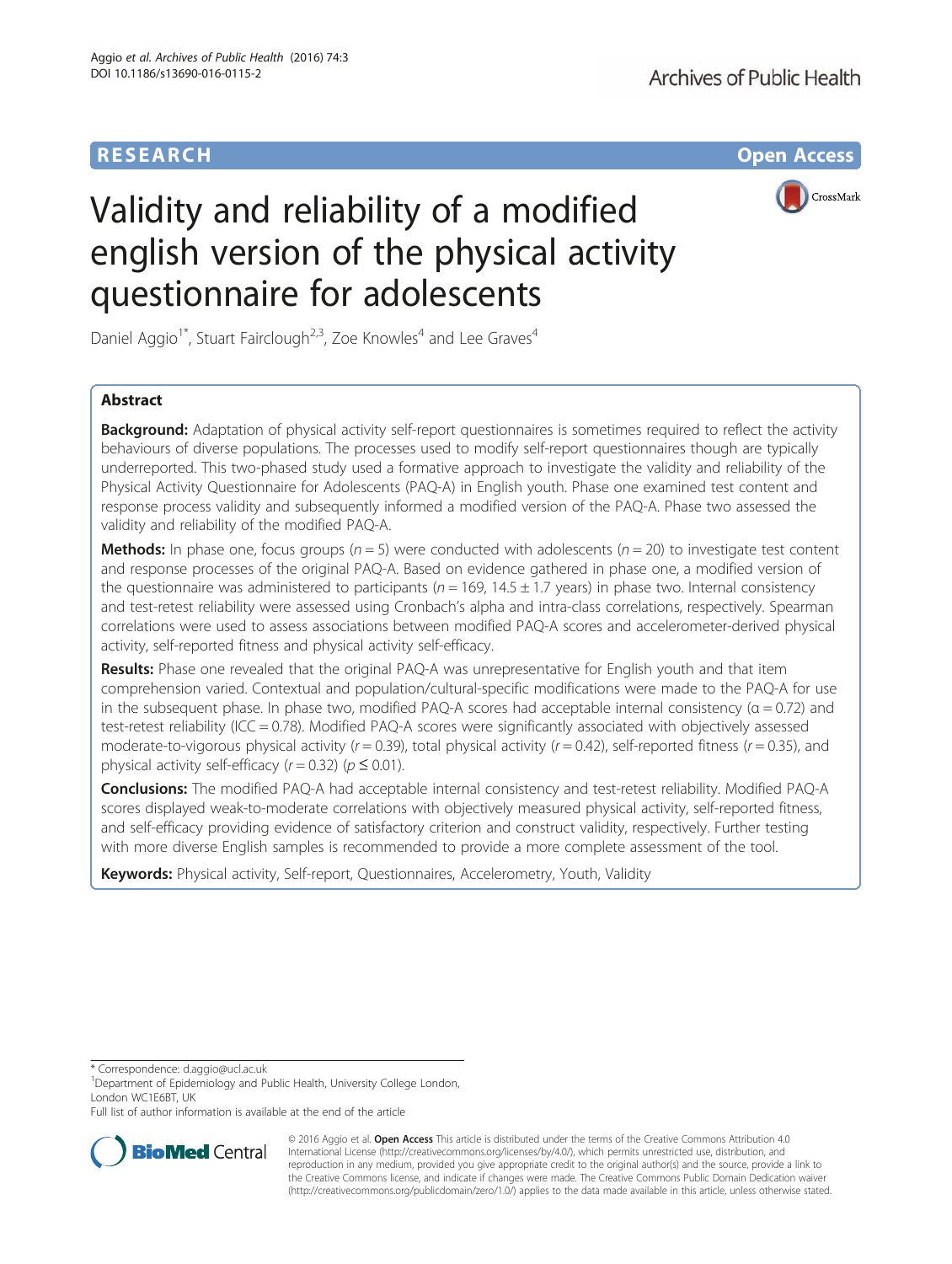#### Background

Regular physical activity (PA) in childhood is important for the prevention of several non-communicable disease risk factors [\[1\]](#page-7-0). In England, less than a quarter of young people meet the current recommendations of 60 min moderate-to-vigorous PA (MVPA) per day [\[2](#page-7-0)] and recent research has observed steep declines in activity levels during adolescence [\[3](#page-7-0)]. Accurate measurement of PA is therefore paramount for epidemiological and intervention research. Self-report questionnaires, despite their limitations, are often used within population surveillance studies due to their practicality, low cost, low participant burden and ability to contextualise PA [[4](#page-7-0)]. Objective measures provide a more accurate estimate of PA but do not provide contextual information and can be difficult to administer in youth populations. Self-report questionnaires continue to be an important measure of PA; therefore efforts to improve their ability to accurately capture PA data in youth should be continued for future research.

A systematic review by Chinapaw and colleagues examining the validity, reliability and responsiveness of PA questionnaires in youth found that none of the questionnaires included in the review had acceptable levels of reliability and validity according to guidelines described in the Qualitative Attributes and Measurement Properties of Physical Activity Questionnaires (QAPAQ). [[5\]](#page-7-0) The Physical Activity Questionnaire for Adolescents (PAQ-A) [[6\]](#page-7-0) is, however, regarded as one of the most suitable self-report tools for examining PA in these populations [[7\]](#page-7-0). It was developed in Canada but has been widely used in other parts of the world, including African countries, such as Nigeria and Ghana [\[8](#page-7-0), [9](#page-7-0)], in Europe, including Holland and the UK [[3](#page-7-0), [10\]](#page-7-0), and in specific youth populations, such as adolescents with cerebral palsy [\[11](#page-7-0)]. The PAQ-A has been validated against objectively measured PA  $(r = 0.33 - 0.63)$  and other self-reported measures of PA  $(r = 0.73)$  [\[12](#page-7-0)–[14](#page-7-0)]. Objective measures of PA, such as accelerometers, are accurate and reliable measures of PA [[15\]](#page-7-0) and are commonly used as a criterion reference method for assessing the validity of self-reported PA questionnaires [[12](#page-7-0)–[14\]](#page-7-0). Construct validity of the PAQ for older children (PAQ-C) has been demonstrated through correlations with aerobic fitness  $(r = 0.28)$  and perceptions of athletic competence  $(r = 0.48)$  [[16\]](#page-7-0). Acceptable test-retest reliability and internal consistency have also been demonstrated for the PAQ-C and PAQ-A [\[13](#page-7-0), [17](#page-7-0)]. Furthermore, the PAQ-A has been used to generate a wealth of evidence demonstrating associations between PA and other related constructs, such as fat mass, bone mineral content and cardiorespiratory fitness [\[18](#page-7-0)–[20](#page-7-0)].

Despite this level of evidence, the widespread use of and advocacy for the PAQ [\[21](#page-7-0)] arguably warrants a stronger level of validity by examining populationspecific test content and response processes, which are two key sources of validity [\[22](#page-7-0)]. These sources of validity are important for providing evidence that questionnaire items are both representative and understood by respondents. Evidence for test content and response process validity is typically gathered during the instrument development phase; however, it may be important to gather this evidence to inform questionnaire modifications for use in other populations or after significant changes in the popularity of different sports and activities, which can occur over time [\[23\]](#page-7-0). During the development of the PAQ-A, Crocker et al. [[17](#page-7-0)] made content modifications based on student and research assistant feedback and item analysis, but comprehensive evidence for test content and response process validity was not reported. Under-representation of PA domains could consequently impair associations with related constructs, which may particularly be an issue when questionnaires are used with different populations. For example, it cannot be assumed that a questionnaire developed and validated in one country is suitable for youth in another country without re-evaluating the appropriateness of questionnaire items [[24](#page-7-0)]. Cross-cultural comparisons have revealed differences in measures of fitness, height, weight and participation in specific types of activities between Canadian and English youth of the same age [\[25](#page-7-0)]. Thus, cultural differences as well as changes to the popularity of specific sports and activities have the potential to inhibit questionnaire validity. Previous studies have modified the original PAQ, reflecting activities deemed more representative to the study population [[26\]](#page--1-0), but typically decision-making processes used to add or remove activities from the original questionnaire are underreported [[14,](#page-7-0) [27](#page--1-0)] or not reported at all [[28\]](#page--1-0). Detailing such processes will provide a more transparent procedure for modifying questionnaires. Thus, the aims of this study were (1) to use formative focus groups to inform modifications to the PAQ-A for use with the English adolescents, and (2) to investigate the reliability and validity of the modified PAQ-A.

#### Methods

#### Study design

The study was conducted in two phases. Phase one used qualitative techniques to assess the test content and response process validity of the PAQ-A, which informed potential modifications required prior to phase two. Phase two assessed the validity and reliability of the modified version of the PAQ-A. Ethical approval was granted by University Research Ethics Committee.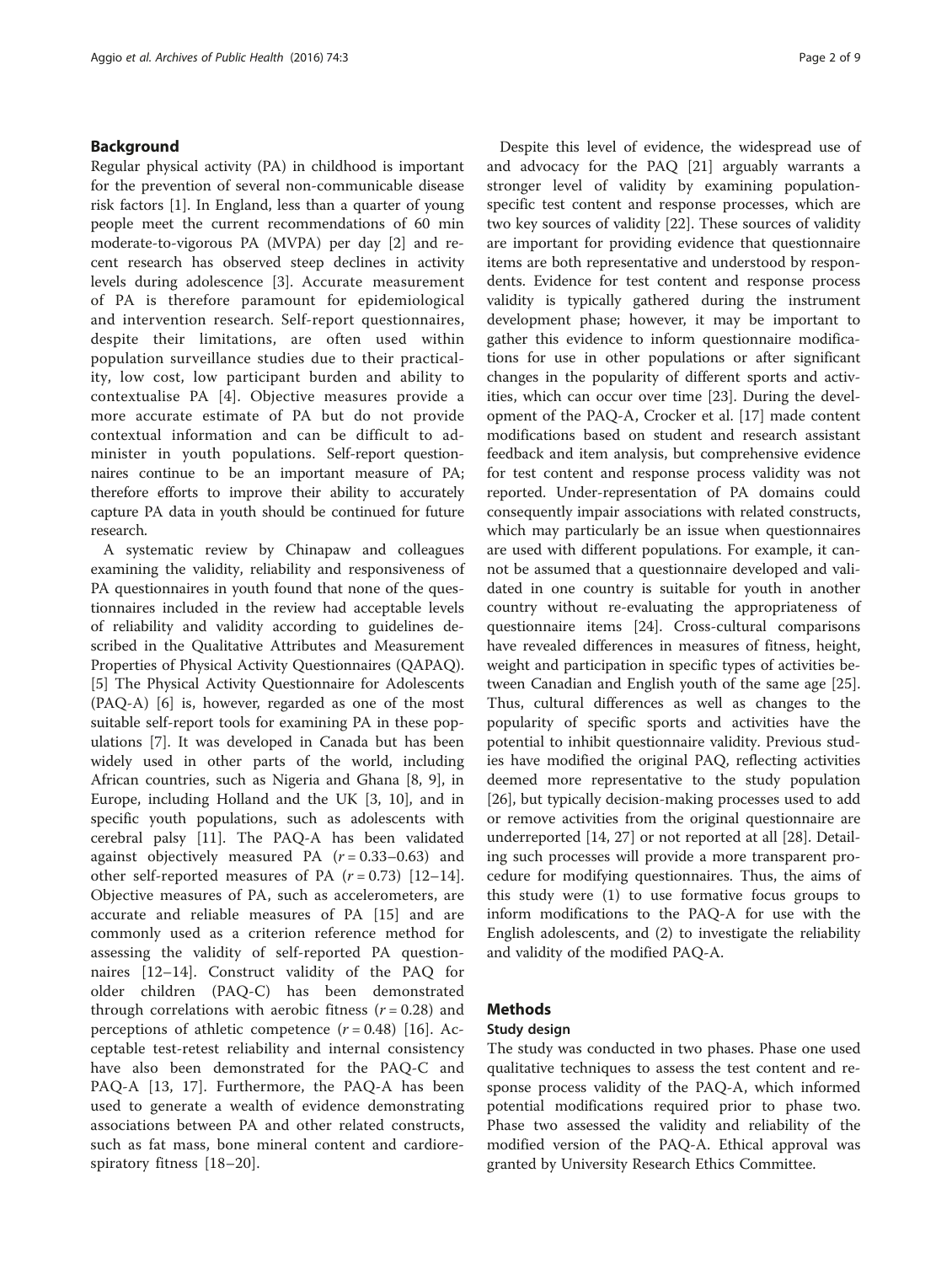#### Phase one

#### **Participants**

Three secondary schools in North West England were invited to participate in phase one of the study. Schools participating were typical of schools in the North West in terms of size and academic performance. Participants  $(n = 20)$  were aged between 13 and 16, covering the majority of secondary school year groups in compulsory education. All participants provided written informed parental consent and assent.

#### Focus groups

Focus groups and observing/interviewing respondents have previously been employed to obtain evidence for test content and response processes [[29\]](#page--1-0), and are deemed appropriate methods for exploring the thoughts and feelings of young people [[30\]](#page--1-0). The focus group questions were designed to flow from completion of the PAQ-A, and were structured to explore test content and response process validity.

To inform the focus groups, participants completed the PAQ-A. The PAQ-A is a 7-day recall questionnaire appropriate for adolescents in the school system. It is scored on a 5-point Likert scale and generates a summary score as an indicator of habitual PA levels. The summary score calculation, questionnaire items and format are described in detail elsewhere [\[31](#page--1-0)]. Whilst completing the questionnaire, participants were asked (1) to note down any activities that they participated in themselves that were not covered in the questionnaires, (2) to highlight activities they thought were not relevant to them or other people their age, and (3) to highlight any words or activities they did not recognise, understand, or did not think relevant to them. Participants were then able to use these notes or annotations when corresponding questions were posed by the interviewer. Once the PAQ-A was complete, focus groups were conducted by the first author in groups of between three and six participants. The facilitation of the focus group allowed individual representation of views that were derived from previous individual completion of the PAQ-A. The focus groups sought representation of these responses and explored consensus. Focus group questions and terminology were designed in consultation with a Chartered Sport and Exercise Psychologist to address the parameters of test content and response process validity set out by Mâsse and Niet [[22](#page-7-0)]. A flip chart was used to systematically display questions and note responses to allow for children with varying comprehension, competence and attention spans [[30, 32](#page--1-0)]. All focus groups  $(n = 5)$  took place on school sites, in a suitably quiet area where the activity could be overlooked but not overheard to ensure compliance with safeguarding practice within each school. All focus groups were recorded using a digital audio recorder and ranged from 16–19 min duration (mean 18.5 min).

#### Focus group analysis

Focus groups were transcribed verbatim and transcripts were imported into NVivo 8.0 software and read and reread to allow familiarisation of the data. The authors followed the protocols associated with that of constructing pen profiles to represent the key and emergent themes from the data (see Mackintosh et al. [[32\]](#page--1-0) and Boddy et al. [[33](#page--1-0)]). In summary, the transcripts were analysed using a manual deductive approach followed by an inductive content analysis protocol [[32, 33\]](#page--1-0). Using a combination of the validity criteria proposed by Mâsse and Niet [\[22\]](#page-7-0) and the focus group guide, themes were categorised through a deductive approach. Emerging themes were inductively created and categorised from data that did not fit the pre-determined categories. Data were then organised schematically to assist with interpretation of the higher and lower order themes. A process of triangular consensus between the authors was employed to inform the credibility and trustworthiness of the results using a reverse tracking process from the pen profiles back to the original transcripts. Finally, an independent researcher, who was not involved in the project, also analysed the data using this technique and provided alternative interpretations, which were then discussed until a consensus had been reached. Through verbatim transcription of data and the triangular consensus procedure described, an agreed acceptable level of credibility and transferability was reached. Due to the breadth of data regarding the understanding of the PAQ-A, a table was deemed more suitable for presenting the data in this case, but it adopted the same processes as used with the pen profiles. Pen profiles can be found in Additional files [1](#page-7-0) and [2.](#page-7-0) Frequency counts refer to the number of focus groups (total focus groups  $n = 5$ ) and example verbatim quotes (with participant number) are included in the pen profiles.

#### Phase two

#### **Participants**

Five secondary schools in North West England were invited to participate. Schools participating in this phase were different to those participating in phase one but were largely representative of schools in the North West in terms of size and academic performance. A total of 177 adolescents aged 11–17 years (44 % female, 94 % White British) provided written informed parental consent and assent.

#### Procedure

Stature and body mass were measured for all participants using standard techniques [\[34](#page--1-0)]. Stature was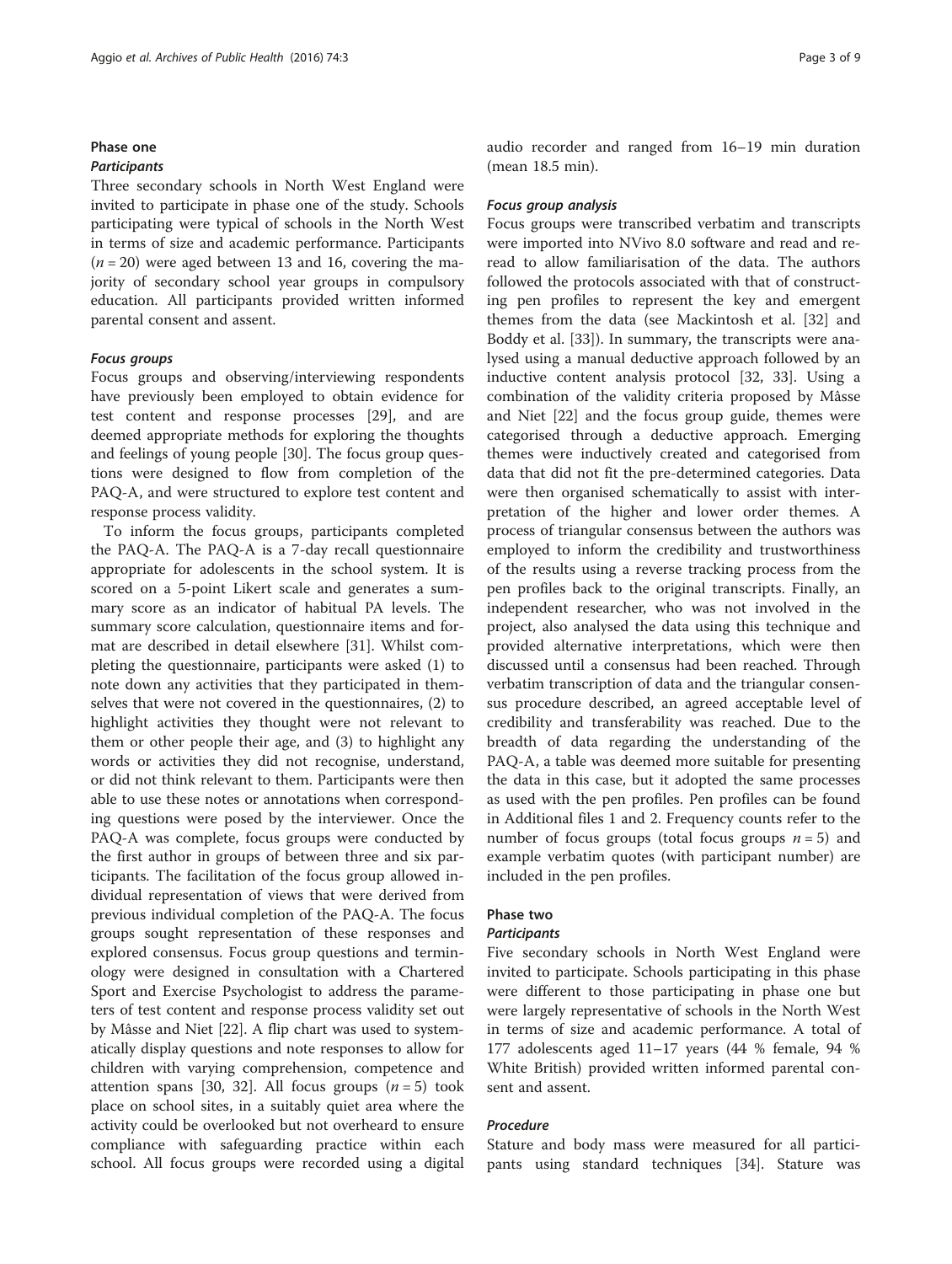measured using a Leicester Height Measure (Seca Ltd, Birmingham, England) to the nearest 0.1 cm and body mass was measured using calibrated analogue scales (Seca Ltd, Birmingham, England) to the nearest 0.1 kg. Demographic data collected included age, gender and ethnicity. To investigate criterion validity participants wore a uniaxial accelerometer (GT1M model, ActiGraph Ltd, FL, USA) on the right hip for seven consecutive days during waking hours. Accelerometers are reliable and accurate for measuring PA in adolescents [\[15](#page-7-0)]. Participants were instructed to complete a log book over the seven days to record the times they wore the accelerometers and describe non-wear time activities. After seven days, the research team collected the accelerometers and participants completed the modified PAQ-A. Participants then completed the modified PAQ-A again approximately 14 days after completing the first questionnaire to assess test-retest reliability [\[35\]](#page--1-0).

To investigate construct validity the International Fitness Scale (IFIS) [\[36\]](#page--1-0), measuring perceived fitness levels, and the PA self-efficacy scale (PASES) [\[37](#page--1-0)], assessing self-efficacy for engaging in PA, were also administered after seven days alongside the modified PAQ-A. The IFIS comprises five Likert scale questions assessing five key components of fitness (overall fitness, cardiorespiratory fitness, muscular strength, speed and agility, flexibility), which are used to generate a fitness summary score. The PASES is a 17 item questionnaire where respondents are asked whether they agree or disagree with statements relating to three factors: their supportseeking for PA, barriers to PA and positive alternatives to PA. A summary score was calculated by summing the frequency of items that respondents agreed with, then subtracting the frequency of items that were disagreed with. 'Don't know' responses were treated as neutral. All questionnaires were administered through an online platform using school computers during the school day. Trained researchers administered the measurements in schools and supported questionnaire completion.

#### Data management

Accelerometer data were treated in Actilife v.6 (Acti-Graph LLC, FL, USA). Time sedentary and in MVPA were determined using age-appropriate accelerometer count cut points [\[38, 39](#page--1-0)]. Bouts of 20 min or more of continuous zero counts were excluded from the data and considered as non-wear time [\[40\]](#page--1-0). To be included within analyses, participants were required to provide a minimum of 10 h of valid wear time on any three days or more [[41\]](#page--1-0). A daily average was calculated for time spent sedentary, in MVPA and total PA. Modified PAQ-A summary scores were calculated according to published guidelines [[31\]](#page--1-0) incorporating the additional questions reported in phase one into the equation. BMI status was determined based on International Obesity Task Force (IOTF) BMI cut points [[42](#page--1-0)].

#### Statistical analysis

Accelerometry variables, IFIS and PASES scores were not normally distributed and were not influenced by transformation methods. These variables are expressed as median and interquartile range. Internal consistency and inter-item reliability were assessed using Cronbach's coefficient alpha and item-total correlations. Modified PAQ-A test-retest reliability was assessed using intraclass correlation coefficients (ICCs). Spearman rank correlation coefficients between modified PAQ-A scores, MVPA, total PA, IFIS scores, and PASES scores were used to investigate criterion and construct validity. All analyses were conducted using SPSS version 21 (IBM Corp, Armonk, NY) and an alpha level  $p \le 0.05$  was used to determine significance.

#### Results

#### Phase one

Participants were 55 % female and 85 % White British, which is largely representative of the North West England (88.4 % White) [[43\]](#page--1-0). Mean age  $\pm$  standard deviation (SD) of the sample was  $14.8 \pm 0.7$  years. In this sample, the PAQ-A was not adequately representative of all the activities undertaken by participants. For question one, which listed various typical sports and activities, missing (e.g., rounders) and irrelevant activities (e.g., crosscountry skiing) were identified in all focus groups  $(n = 5)$ . Irrelevant activities were typically deemed so because of a lack of popularity but also because they were not ageappropriate. As an example:

"Skipping, that's like for 6 year olds" Girl (G) 3

Missing domains of activity were also identified in focus groups. The before-school period and travel to and from school were highlighted as domains of activity that were not covered in the questionnaire. For example:

"Like there's no like stuff (questions in the PAQ-A) on before school" G 14

The response process validity evidence revealed common misconceptions, particularly in the respondents' understanding of what they were being asked to recall. Questions that referred to specific time frames, including questions about after school, evenings, and weekends, were either misinterpreted or there was considerable discrepancy about the time frames in question. These issues were raised in all focus groups. For example: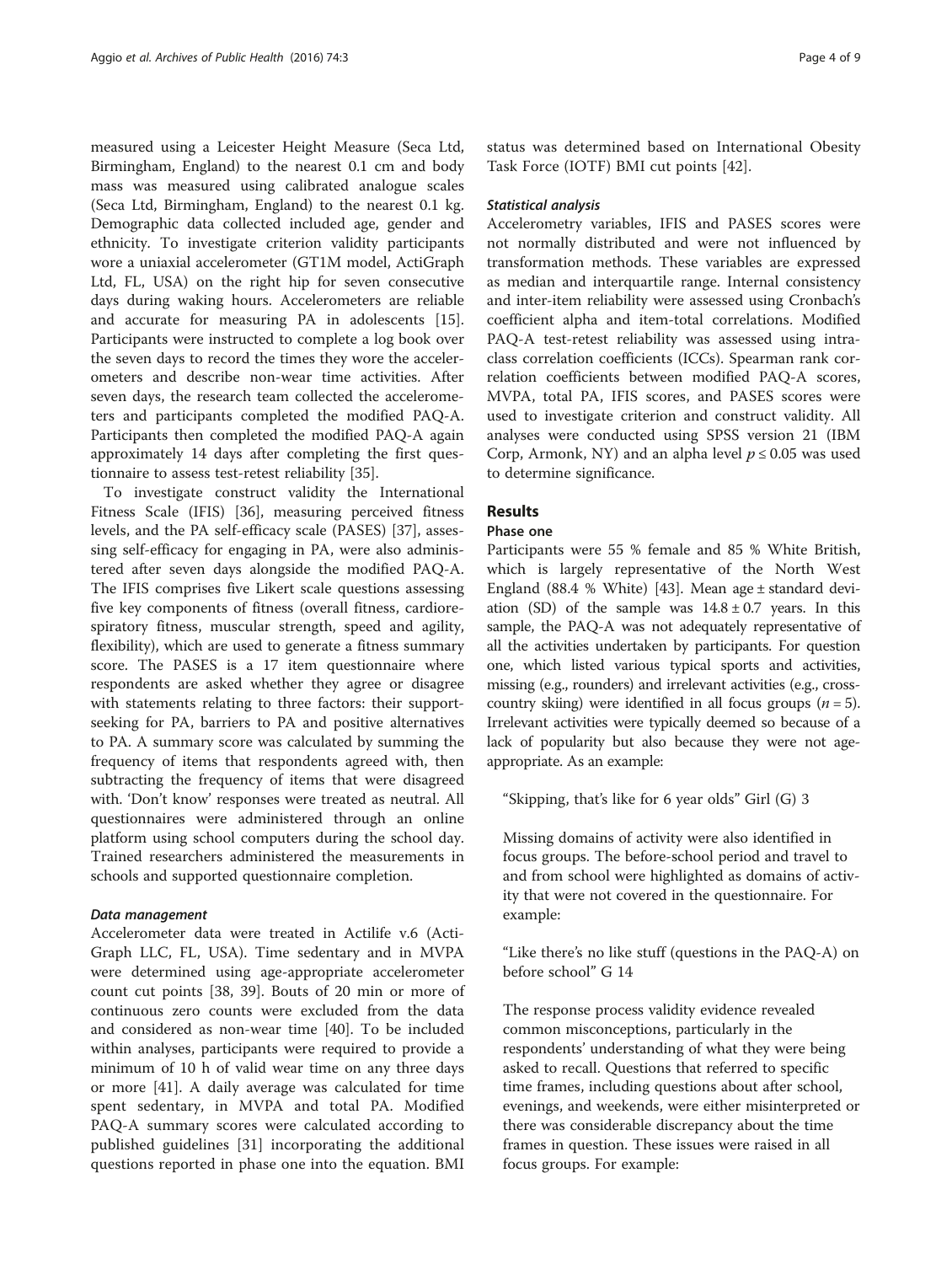"It [the questionnaire] says right after school. What does that mean? Right after school?" G 11

Results from phase one indicated that contextual and population or cultural-specific modifications were required before the PAQ-A could be administered in young people of similar socio-cultural background to the present sample. Accordingly, modifications to the questionnaires were made based on the evidence gathered. Potential changes were repeatedly discussed between the authors until consensus had been reached and agreed. Discussions were based on whether the inclusion or exclusion of an item would strengthen the measure of the construct being assessed. Where disagreement occurred, the authors reverted to the literature, exploring this evidence before arriving at consensus whereby the proposed modification was either included or rejected. Specifically, a series of commonly played sports and activities, as reported in the focus groups, were added to question one of the PAQ-A (e.g., tennis, rugby, and cricket). Equally, several irrelevant sports and activities (e.g., cross-country skiing, ringette and street hockey) were removed. A small number of modifications were also made to the terminology used where there were clear cultural differences (e.g., 'football' instead of 'soccer'). All other items in the questionnaire were deemed relevant so no further questions were removed. However, it was suggested that the before-school period and school travel were relevant, but that these domains were not currently represented in the questionnaire. Therefore, questions about the before-school period and active school travel in the morning and afternoon were added (see Additional files [3](#page-7-0) and [4](#page-7-0)). Additional questions were ordered sequentially to aid recall, designed with age appropriate terminology, and were developed using the same format and response options as the original questionnaire. Furthermore, time-specific information was added to questions referring to specific periods of the day. A time frame of "from your last lesson until 6.30 pm" was used to clarify the after-school time period [\[44](#page--1-0)]. Time frames were also added to questions on evening and weekend activity. The modified version of the PAQ-A (see Additional file [4\)](#page-7-0) was implemented in phase two.

#### Phase two

Demographics, stature and body mass of the sample are shown in Tables 1 and 2 displays the main outcome variables, including self-reported and objectively measured PA. A total of 169 participants (43 % female) completed the modified PAQ-A at the first time point. Those not completing the modified PAQ-A at this point were excluded from all analyses. Participants also completing the IFIS ( $n = 151$ ; 36 % female) and PASES ( $n = 143$ ;

|  |  | <b>Table 1</b> Descriptive characteristics (mean $\pm$ SD) |  |
|--|--|------------------------------------------------------------|--|
|--|--|------------------------------------------------------------|--|

|                             | Male $(n = 96)$ | Female $(n = 73)$ |
|-----------------------------|-----------------|-------------------|
| Age (years)                 | $14.2 + 1.7$    | $14.7 + 1.6$      |
| Ethnicity (% White British) | 92.9            | 97.4              |
| Stature (m)                 | $1.7 \pm 0.1$   | $1.6 \pm 0.1$     |
| Body mass (kg)              | $55.8 + 13.0$   | $58.3 \pm 11.1$   |
| % Healthy weight            | 80.2            | 68.5              |
| % Overweight/Obese          | 19.8            | 31.5              |

33 % female) were slightly lower than that of the modified PAQ-A owing to technical difficulties accessing the online questionnaires. Those with complete data for these questionnaires were included in the analyses exploring construct validity. Participants who provided valid accelerometry and questionnaire data at the first time point were included in the analysis of criterion

Table 2 Modified PAQ-A scores, objectively measured physical activity, IFIS, and PASES scores

| Variable                                      | n   | mean $\pm$ SD         | Minimum                      | Maximum |
|-----------------------------------------------|-----|-----------------------|------------------------------|---------|
| Modified PAQ-A                                |     |                       |                              |         |
| Full sample                                   | 169 | $2.8 \pm 0.6$         | 1.4                          | 4.4     |
| Male                                          | 96  | $2.8 \pm 0.6$         | 1.4                          | 4.4     |
| Female                                        | 73  | $2.8 \pm 0.6$         | 1.7                          | 4.0     |
| IFIS score <sup>a</sup>                       | 151 |                       |                              |         |
| Full sample                                   | 151 | $3.6$ [ $3.2 - 4.2$ ] | 1.0                          | 5.0     |
| Male                                          | 96  | $3.8$ [ $3.2 - 4.4$ ] | 1.0                          | 5.0     |
| Female                                        | 55  | $3.6$ [ $3.0 - 3.8$ ] | 2.4                          | 4.6     |
| PASES score <sup>a</sup>                      |     |                       |                              |         |
| Full sample                                   | 143 | 13.0 [9-16]           | $-17.0$                      | 17.0    |
| Male                                          | 96  | 13.0 [8.3-15.8]       | $-17.0$                      | 17.0    |
| Female                                        | 47  | 13.0 [9.0-16.0]       | 3.0                          | 17.0    |
| Accelerometry                                 |     |                       |                              |         |
| Total daily PA (mins/d) <sup>a</sup>          |     |                       |                              |         |
| Full sample                                   | 88  | 221.6 [193.1-241.6]   |                              |         |
| Male                                          | 51  | 229.8 [199.0-255.5]   |                              |         |
| Female                                        | 37  | 198.8 [188.6-231.1] - |                              |         |
| Daily MVPA (mins/d) <sup>a</sup>              |     |                       |                              |         |
| Full sample                                   | 88  | 57.1 [42.2-71.0]      | $\overline{\phantom{m}}$     |         |
| Male                                          | 51  | 58.4 [45.7-73.5]      |                              |         |
| Female                                        | 37  | 52.7 [39.8-67.2]      |                              |         |
| Daily sedentary<br>time (mins/d) <sup>a</sup> |     |                       |                              |         |
| Full sample                                   | 88  | 484.5 [458.6-515.7]   |                              |         |
| Male                                          | 51  | 487.3 [464.4-522.3]   | $\qquad \qquad \blacksquare$ |         |
| Female                                        | 37  | 473.6 [454.5-509.4]   | $\sim$                       |         |

<sup>a</sup>presented as median and interquartile range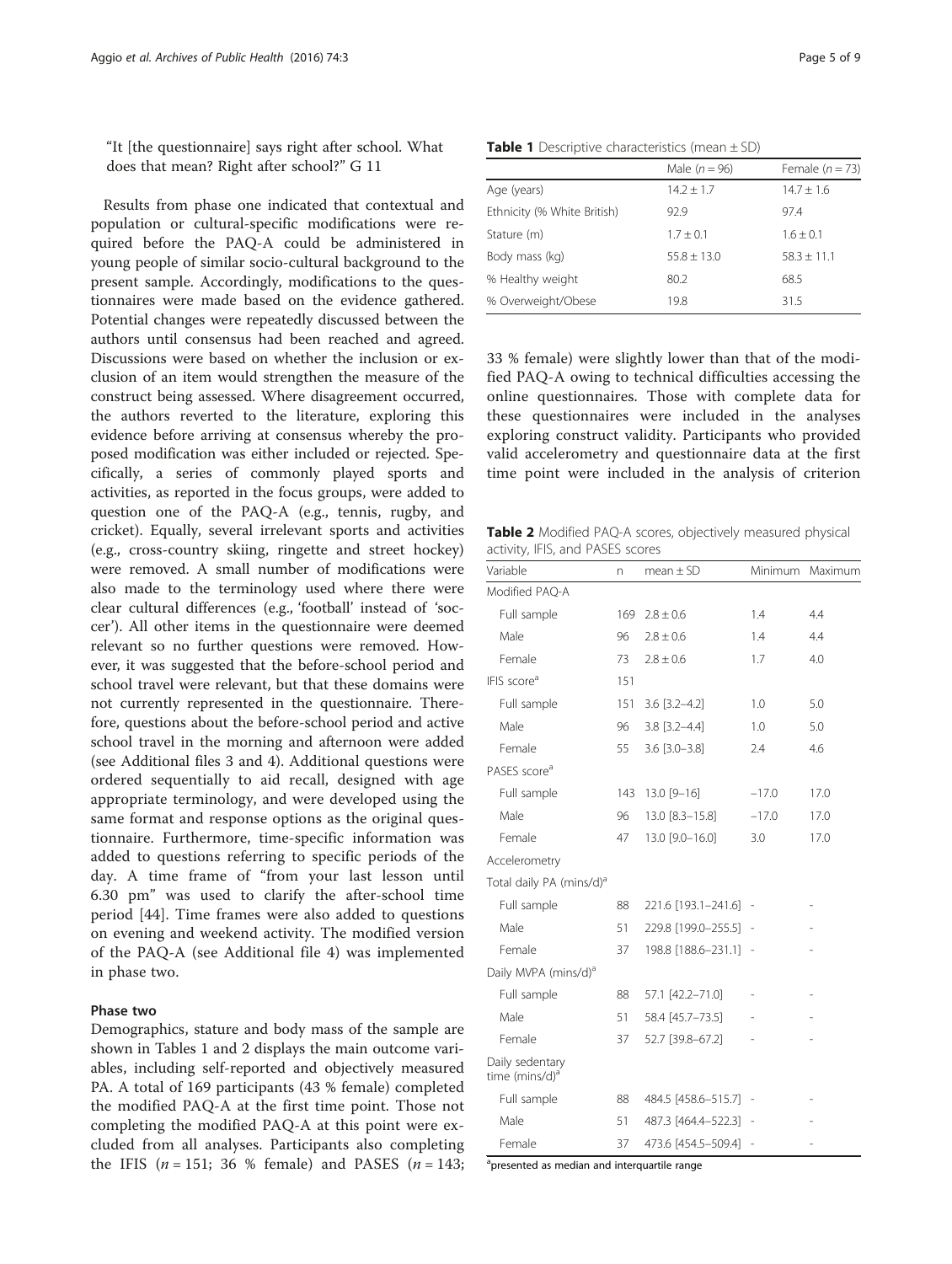validity ( $n = 88$ ). Participants who completed the modified PAQ-A at both time points ( $n = 112$ ) provided evidence for test-retest reliability.

#### **Reliability**

Test-retest reliability of the modified PAQ-A score was strong (ICC = 0.78, 95 % CI, 0.70, 0.84), as shown in Table 3. ICCs were lower for individual items and ranged between 0.47 and 0.69. Question 9 regarding weekend activity had the lowest test-retest reliability and question 3, which was an added question regarding active travel to school had the highest. Cronbach's alpha coefficient for the modified PAQ-A score showed acceptable inter-item reliability (α = 0.72). Item-total correlations show how well each item correlates with the composite of the remaining items; correlations ranged from  $\alpha$  = 0.24 to 0.54 with all additional and modified questions exceeding  $\alpha = 0.30$ .

#### Criterion validity

Table [4](#page-6-0) presents the associations between the modified PAQ-A scores and the accelerometry variables, namely daily MVPA and total daily PA. The modified PAQ-A scores moderately correlated with MVPA  $(r = 0.39)$  and

Table 3 Test-retest, internal consistency and inter-item reliability of the modified PAQ-A

|                                                   | Test-retest<br>reliability | Inter-item reliability                     |                           |  |
|---------------------------------------------------|----------------------------|--------------------------------------------|---------------------------|--|
|                                                   | ICC (95 % CI)              | Cronbach's<br>alpha coefficient item-total | Corrected<br>correlations |  |
| Modified PAQ-A score                              | $0.78$ (0.70, 0.84)        | 0.72                                       |                           |  |
| Modified question 1.<br>Sport and activity list   | 0.56(0.42, 0.67)           |                                            | 0.43                      |  |
| Added question 2.<br>Before school activity       | $0.52$ (0.40, 0.64)        |                                            | 0.36                      |  |
| Added question 3.<br>To school active travel      | $0.69$ $(0.58, 0.77)$      |                                            | 0.30                      |  |
| Ouestion 4. P.E                                   | $0.67$ $(0.56, 0.76)$      |                                            | 0.29                      |  |
| Ouestion 5. Lunch                                 | $0.64$ $(0.52, 0.74)$      |                                            | 0.24                      |  |
| Modified question 6.<br>After school              | 0.58(0.44, 0.69)           |                                            | 0.56                      |  |
| Added question 7.<br>From school active<br>travel | 0.57(0.44, 0.68)           |                                            | 0.33                      |  |
| Modified question 8.<br>Evenings                  | $0.62$ (0.50, 0.72)        |                                            | 0.39                      |  |
| Modified question 9.<br>Weekend                   | 0.47(0.32, 0.60)           |                                            | 0.39                      |  |
| Ouestion 10. Statement                            | $0.53$ $(0.39, 0.65)$      |                                            | 0.54                      |  |
| Question 11. Weekly<br>activity                   | $0.66$ $(0.55, 0.75)$      |                                            | 0.53                      |  |

total PA (0.42). Question two (an added question) regarding before school activity and question five regarding lunchtime activity were very weakly correlated with accelerometry-derived PA variables. All other questions, including added or modified items, had weak-tomoderate correlations with with daily MVPA, total daily PA or both.

#### Construct validity

The associations between modified PAQ-A scores and self-reported fitness and PA self-efficacy are presented in Table [4.](#page-6-0) The modified PAQ-A scores were moderately correlated with IFIS  $(r = 0.35)$  and PASES  $(r = 0.32)$  scores. Question two was very weakly associated with accelerometry variables but was significantly correlated with IFIS scores  $(r = 0.20)$ . Questions three and seven, both on active travel, were very weakly correlated with IFIS and PASES scores. Question five, which was very weekly correlated with accelerometry variables, was also very weakly associated with IFIS or PASES scores.

#### **Discussion**

The aims of this study were firstly to examine the validity of the original PAQ-A based on test content and response process evidence gathered from focus groups; and secondly to assess the validity and reliability of a modified PAQ-A with English youth. Focus group findings indicated that the content of the original PAQ-A failed to adequately measure the constructs being assessed in this sample, thus contextual amendments were required. Weak to moderate associations were observed between the modified PAQ-A and accelerometryderived PA, self-reported fitness, and PA self-efficacy, demonstrating acceptable criterion and construct validity. The modified PAQ-A also demonstrated acceptable inter-item and test-retest reliability.

The moderate correlations observed between the modified PAQ-A score and objectively assessed daily MVPA and total daily PA are comparable with findings from the original and subsequent PAQ-A validation studies using accelerometers as the criterion measure [[12](#page-7-0)–[14](#page-7-0)]. Janz and colleagues also modified the PAQ-A but reported correlation coefficients of 0.56 and 0.63 between PAQ scores, total PA and MVPA, which are stronger than those reported in the present study [\[14](#page-7-0)]. The modifications made by Janz and colleagues involved rewording the PAQ-A so that it could be applied to out of school term time, which was not a modification that we considered as our data collection occurred in term time. Janz et al. also excluded items not significantly correlated with accelerometry variables, which improved the validity of the PAQ score [\[14](#page-7-0)]. Retrospectively removing the morning activity and lunchtime activity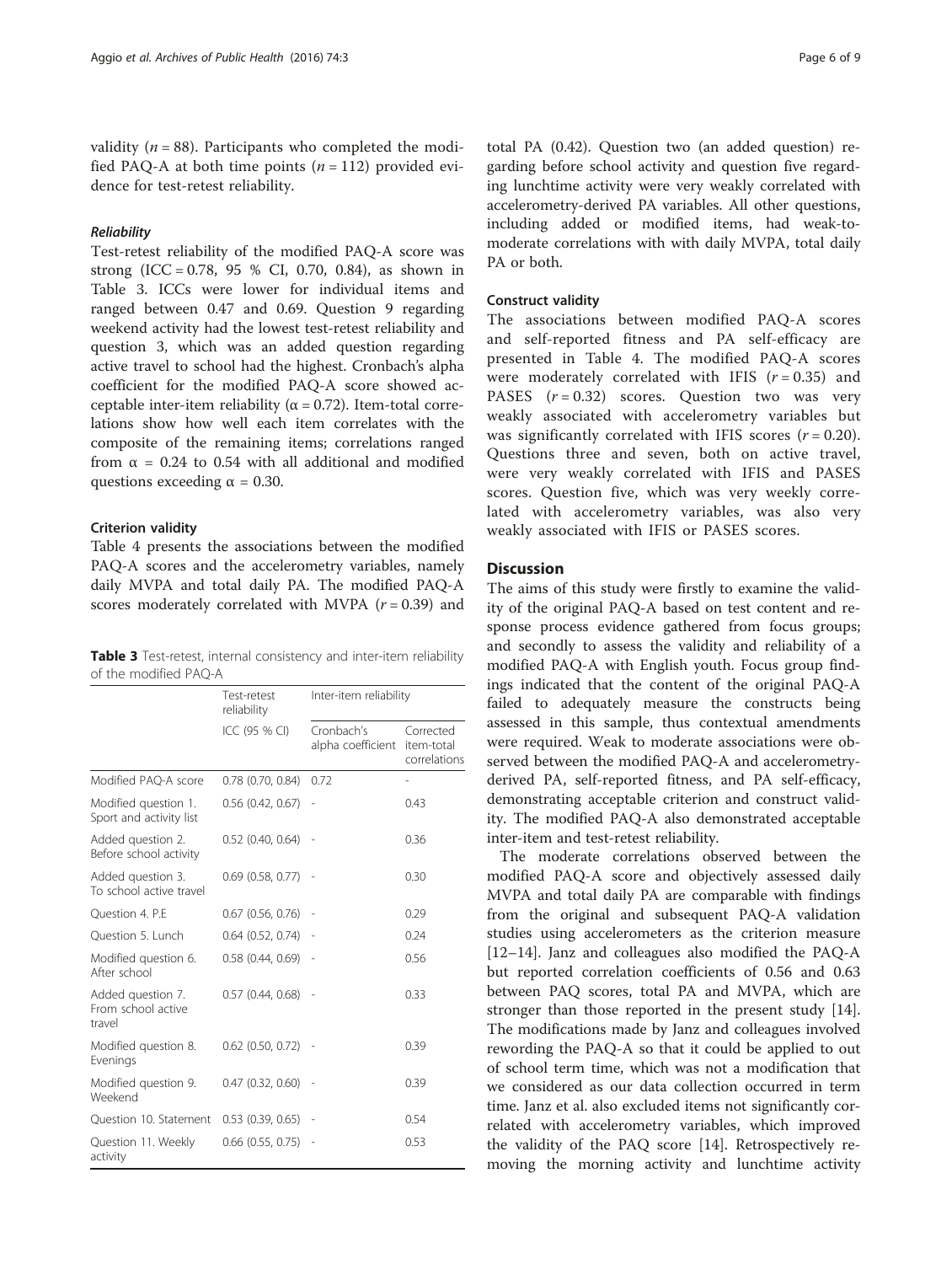|                                              | Daily MVPA | Total daily PA | IFIS scores | PASES scores |
|----------------------------------------------|------------|----------------|-------------|--------------|
| Modified PAQ-A score                         | $0.39***$  | $0.42***$      | $0.35***$   | $0.32***$    |
| Modified question 1. Sport and activity list | 0.12       | $0.21*$        | $0.37***$   | $0.25***$    |
| Added question 2. Before school activity     | 0.02       | 0.14           | $0.20*$     | 0.04         |
| Added question 3. To school active travel    | $0.32***$  | $0.33***$      | 0.11        | 0.02         |
| Ouestion 4. P.E.                             | $0.25*$    | 0.12           | $0.25*$     | 0.10         |
| Ouestion 5. Lunch                            | 0.04       | 0.15           | 0.13        | 0.05         |
| Modified question 6. After school            | $0.26*$    | $0.26*$        | $0.18*$     | $0.18*$      |
| Added question 7. From school active travel  | $0.30**$   | $0.22*$        | 0.07        | 0.05         |
| Modified question 8. Evenings                | $0.23*$    | $0.23*$        | $0.39***$   | $0.28***$    |
| Modified question 9. Weekend                 | 0.10       | $0.28***$      | $0.30*$     | $0.29**$     |
| Ouestion 10. Statement                       | $0.38***$  | $0.33***$      | $0.40***$   | $0.33***$    |
| Question 11. Weekly activity                 | $0.34***$  | $0.29***$      | $0.55***$   | $0.43***$    |

<span id="page-6-0"></span>Table 4 Spearman correlation coefficients of modified PAQ-A score and PAQ-A questions with objectively measured physical activity and self-reported fitness and PA self-efficacy

 $*$ *p* < 0.05,  $*$ *x* $p$  < 0.01

questions may have improved the validity of the modified PAQ-A score in the present study; however, the phase one focus group data suggested these were relevant domains and therefore we refrained from this approach in this study.

Fitness is a strong indicator of habitual PA in young people [\[45](#page--1-0)] and therefore the moderate correlation with self-reported fitness provides encouraging construct validity evidence for the modified PAQ-A. This is consistent with previous research also reporting moderate correlations between the PAQ-C and objectively measured fitness [\[16\]](#page-7-0). Construct validity is further supported by the observed associations with PA selfefficacy. PA self-efficacy is an established correlate of youth PA [\[46](#page--1-0)–[48](#page--1-0)]. Original data presented moderate correlations with perceived athletic competence [\[16](#page-7-0)], which has similar characteristics to PA self-efficacy in relation to young people's beliefs that they feel enabled to engage in PA [[49](#page--1-0)].

We observed that the modified PAQ-A score was stable over time (ICC =  $0.78$ ), which is comparable with original research [\[17](#page-7-0)] and subsequent reliability studies [[13, 14\]](#page-7-0). Cronbach's alpha coefficients showed acceptable internal consistency, similar to the original and other modified versions of the PAQ-A [\[13](#page-7-0), [14](#page-7-0), [17](#page-7-0)]. Item-total correlations were high for added and modified questions, but correlations for original questions on lunchtime and physical education were low, which is consistent with previous findings [[10](#page-7-0), [13](#page-7-0), [14](#page-7-0)]. Questions that asked respondents to report overall activity levels (questions 10 and 11) as opposed to specific times showed higher internal consistency compared to questions asking respondents to recall specific time frames. A plausible explanation for this finding may be that activity during specific time frames varies day by day. These data confirm the validity and reliability of the modified PAQ-A.

The major strength of this study is the mixed methodological approach, adopting a formative aspect followed by a quantitative component. The methodological rigour employed throughout ensured credibility and transferability of the findings. Focus groups or interviews are deemed appropriate for obtaining content validity evidence [[22,](#page-7-0) [29\]](#page--1-0), but quantitative approaches are commonly used [\[10](#page-7-0), [50\]](#page--1-0). For example, Bervoets and colleagues employed an expert panel to review questionnaire items and rate the relevance of each item to the underlying construct, from which numerical scores were generated [\[10\]](#page-7-0). Focus groups, on the other hand, have the additional benefit of being able to target the intended respondents themselves, providing evidence that may have been overlooked with alternative approaches. The facilitation of focus groups allowed individual representation of views whilst simultaneously seeking consensus. Together with the second phase, this study provides a robust process for examining the validity and reliability of the PAQ-A.

A potential limitation of this study is the use of selfreported fitness, which may have introduced response bias. Factors such as social desirability may have led to an overestimation of fitness levels. Furthermore, construct validity cannot truly be established without evidence of divergent validity, which has not been determined in this study. Further studies to strengthen the validity evidence for the modified PAQ-A may include a measure to examine divergent validity alongside an alternative measure of construct validity, such as objectively measured fitness. While we acknowledge this as a limitation, the IFIS has shown acceptable validity in youth populations [\[36\]](#page--1-0). In addition, the reliability of the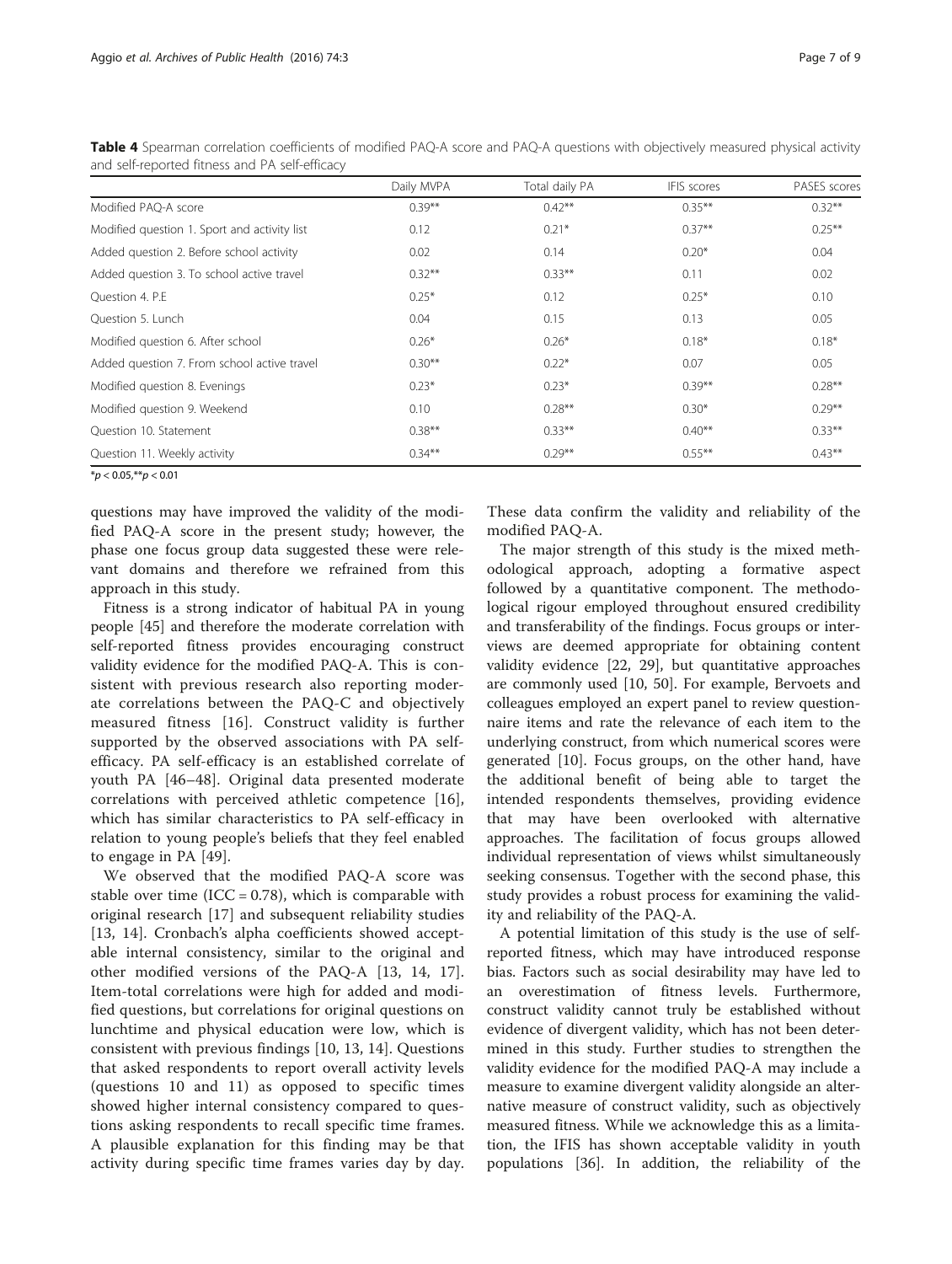<span id="page-7-0"></span>modified PAQ-A may have been underestimated due to natural variation in physical activity levels from the first test to retest.

Prior testing of the modified PAQ-A in a small sample of adolescents before phase two may have provided new information to further refine the questionnaire. However, phase two in itself has served this purpose. Subsequent studies may indeed adapt the modified version of the PAQ-A further. For example, removal of the morning and/or lunchtime activity would have improved criterion validity and therefore could be omitted in future use in this population.

#### Conclusion

The original PAQ-A required contextual and population/ cultural-specific modifications to inform a representative version for adolescents from North West England. Although further testing with more diverse English samples is required, the modified PAQ-A appears to demonstrate acceptable validity and reliability. Similar formative approaches examining the suitability of questionnaires should be applied in future research.

#### Additional files

[Additional file 1:](dx.doi.org/10.1186/s13690-016-0115-2) Test content validity evidence for the PAQ-A. (DOCX 46 kb)

[Additional file 2:](dx.doi.org/10.1186/s13690-016-0115-2) Response processes validity evidence for the **PAQ-A.** (DOCX 19 kb)

[Additional file 3:](dx.doi.org/10.1186/s13690-016-0115-2) Questionnaire modifications and rationale. (DOC 33 kb)

[Additional file 4:](dx.doi.org/10.1186/s13690-016-0115-2) Physical activity questionnaire. (PDF 183 kb)

#### Competing interests

The authors declare that they have no competing interests.

#### Authors' contributions

LG, SF and ZK designed the study. DA conducted data analysis and drafted the initial manuscript. LG, SF and ZK commented on and developed subsequent drafts with DA. All authors read and approved the final manuscript.

#### Acknowledgments

The authors would like to acknowledge the involvement of the schools, teachers and children involved in the research. This work was supported by the Technology Strategy Board, Knowledge Transfer Partnership Programme n.o. 8088.

#### Author details

<sup>1</sup>Department of Epidemiology and Public Health, University College London, London WC1E6BT, UK. <sup>2</sup>Department of Sport and Physical Activity, Edge Hill University, St. Helens Road, Ormskirk, Lancashire L39 4QP, UK. <sup>3</sup>Department of Physical Education and Sport Sciences, University of Limerick, Limerick, Ireland. <sup>4</sup>Physical Activity Exchange, Research Institute for Sport and Exercise Sciences, Liverpool John Moores University, 62 Great Crosshall Street, Liverpool L3 2AT, UK.

## Received: 15 July 2015 Accepted: 11 January 2016

#### References

- 1. Strong WB, Malina RM, Blimkie CJ, Daniels SR, Dishman RK, Gutin B, et al. Evidence based physical activity for school-age youth. J Pediatr. 2005;146(6):732–7.
- 2. Scholes S, Mindell J. Physical activity in children (Ch 3). Health Survey for England 2012 annual report. 2013. [http://www.hscic.gov.uk/catalogue/](http://www.hscic.gov.uk/catalogue/PUB13218) [PUB13218](http://www.hscic.gov.uk/catalogue/PUB13218).
- 3. Voss C, Ogunleye AA, Sandercock GR. Physical Activity Questionnaire for children and adolescents: English norms and cut-off points. Pediatr Int. 2013;55(4):498–507.
- Sallis JF, Saelens BE. Assessment of physical activity by self-report: status, limitations, and future directions. Res Q Exercise Sport. 2000;71 Suppl 2:1–14.
- 5. Chinapaw MJM, Mokkink LB, van Poppel MNM, van Mechelen W, Terwee CB. Physical Activity Questionnaires for Youth A Systematic Review of Measurement Properties. Sports Med. 2010;40(7):539–63.
- Kowalski KC, Crocker PRE, Donen RM. The Physical Activity Questionnaire for Older Children (PAQ-C) and Adolescents (PAQ-A) Manual. Saskatoon, Canada: University of Saskatchewan; 2004.
- 7. Biddle SJ, Gorely T, Pearson N, Bull FC. An assessment of self-reported physical activity instruments in young people for population surveillance: Project ALPHA. Int J Behav Nutr Phys Act. 2011;8:1.
- 8. Adeniyi AF, Okafor NC, Adeniyi CY. Depression and physical activity in a sample of nigerian adolescents: levels, relationships and predictors. J Child Adolesc Psychiatr Ment Health. 2011;5:16.
- 9. Asare M, Danquah SA. The relationship between physical activity, sedentary behaviour and mental health in Ghanaian adolescents. J Child Adolesc Psychiatr Ment Health. 2015;9:11.
- 10. Bervoets L, Van Noten C, Van Roosbroeck S, Hansen D, Van Hoorenbeeck K, Verheyen E, et al. Reliability and Validity of the Dutch Physical Activity Questionnaires for Children (PAQ-C) and Adolescents (PAQ-A). Arch Public Health. 2014;72(1):47.
- 11. Maher CA, Williams MT, Olds T, Lane AE. Physical and sedentary activity in adolescents with cerebral palsy. Dev Med Child Neurol. 2007;49(6):450–7.
- 12. Kowalski KC, Crocker PRE, Kowalski NP. Convergent validity of the physical activity questionnaire for adolescents. Pediatr Exerc Sci. 1997;9(4):342–52.
- 13. Martinez-Gomez D, Martinez-de-Haro V, Pozo T, Welk GJ, Villagra A, Calle ME, et al. Reliability and validity of the PAQ-A questionnaire to assess physical activity in Spanish adolescents. Rev Esp Salud Publica. 2009;83(3):427–39.
- 14. Janz KF, Lutuchy EM, Wenthe P, Levy SM. Measuring activity in children and adolescents using self-report: PAQ-C and PAQ-A. Med Sci Sports Exerc. 2008; 40(4):767–72.
- 15. Trost SG. State of the Art Reviews: Measurement of Physical Activity in Children and Adolescents. Am J Lifestyle Med. 2007;1:299.
- 16. Kowalski KC, Crocker PRE, Faulkner RA. Validation of the physical activity questionnaire for older children. Pediatr Exerc Sci. 1997;9(2):174–86.
- 17. Crocker PR, Bailey DA, Faulkner RA, Kowalski KC, McGrath R. Measuring general levels of physical activity: preliminary evidence for the Physical Activity Questionnaire for Older Children. Med Sci Sports Exerc. 1997; 29(10):1344–9.
- 18. Mundt CA, Baxter-Jones AD, Whiting SJ, Bailey DA, Faulkner RA, Mirwald RL. Relationships of activity and sugar drink intake on fat mass development in youths. Med Sci Sports Exerc. 2006;38(7):1245–54.
- 19. Baxter-Jones AD, Kontulainen SA, Faulkner RA, Bailey DA. A longitudinal study of the relationship of physical activity to bone mineral accrual from adolescence to young adulthood. Bone. 2008;43(6):1101–7.
- 20. Aggio D, Ogunleye AA, Voss C, Sandercock GR. Temporal relationships between screen-time and physical activity with cardiorespiratory fitness in English schoolchildren: a 2-year longitudinal study. Prev Med. 2012;55(1):37–9.
- 21. Biddle SJ, Gorely T, Pearson N, Bull FC. An assessment of self-reported physical activity instruments in young people for population surveillance: Project ALPHA. Int J Behav Nutr Phys Act. 2011;8(1):1.
- 22. Masse LC, de Niet JE. Sources of Validity Evidence Needed With Self-Report Measures of Physical Activity. J Phys Act Health. 2012;9:S44–55.
- 23. Stamatakis E, Chaudhury M. Temporal trends in adults' sports participation patterns in England between 1997 and 2006: the Health Survey for England. Br J Sports Med. 2008;42(11):901–8.
- 24. Terwee CB, Mokkink LB, van Poppel MN, Chinapaw MJ, van Mechelen W, de Vet HC. Qualitative attributes and measurement properties of physical activity questionnaires: a checklist. Sports Med. 2010;40(7):525–37.
- 25. Voss C, Sandercock G, Higgins JW, Macdonald H, Nettlefold L, Naylor PJ, et al. A cross-cultural comparison of body composition, physical fitness and